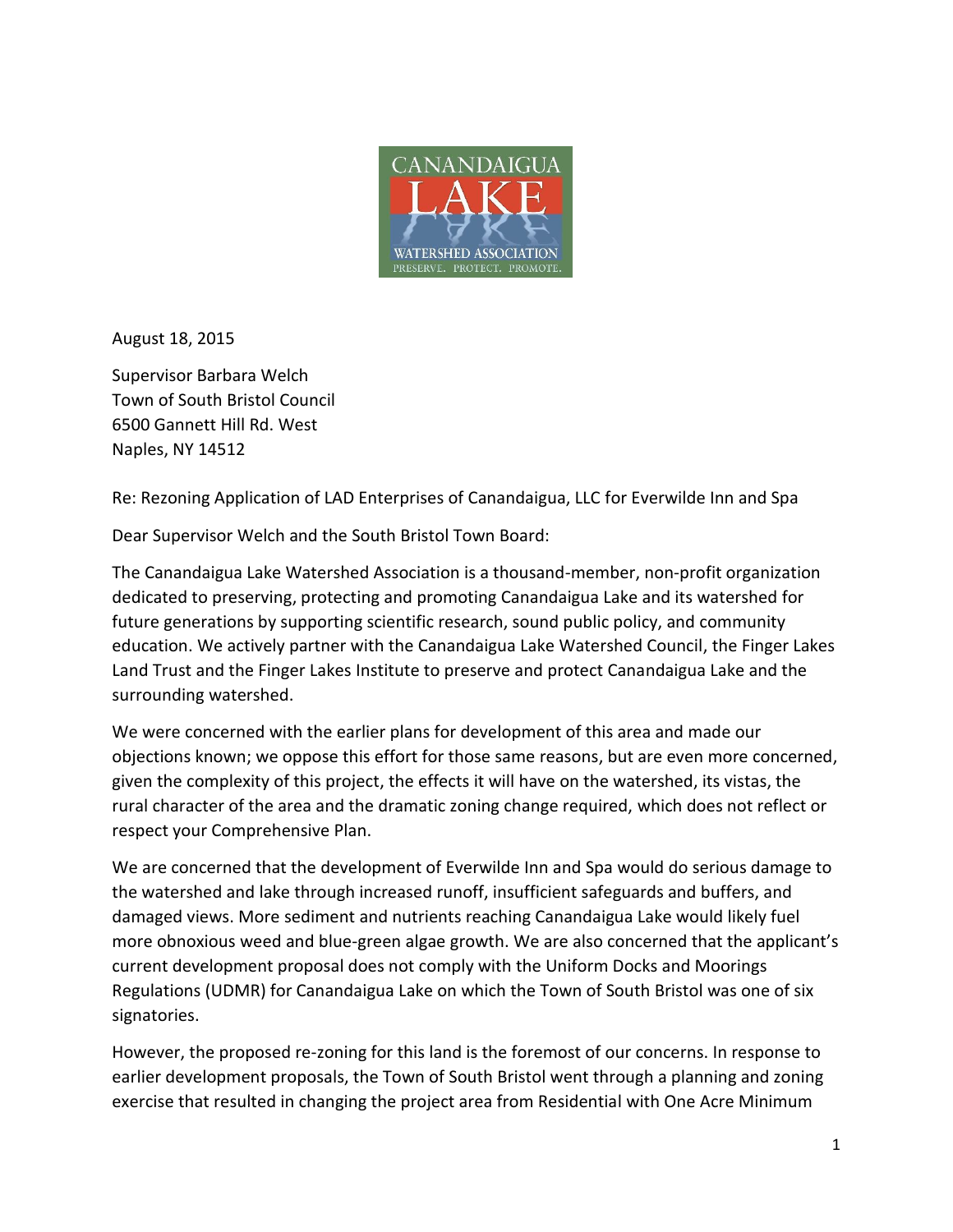Lot (R-1) to Residential with a Three Acre Minimum Lot (R-3). In addition, South Bristol changed the minimum lot frontage on the lake from fifty to one hundred feet, indicating that future proposals needed to be held to a higher standard.

The applicant seeks to re-zone property, previously subdivided into twenty separate parcels, from R-3 to Planned Development (PD).

We contend that, while PD may be a convenient zoning for some, including the applicant's plans, it is not justified by those plans for a hotel, spa, restaurant and banquet center. These activities are all commercial enterprises. Will the proposed development "prevent overdevelopment of land and undo concentration of population...conserve and preserve natural beauty of the land, its scenic overviews, lakes, streams, forests and hills [and] guide future development so that we maintain the rural atmosphere of the Town"? (*Quotation taken from the Statement of Purpose in the Town of South Bristol Comprehensive Plan*)

We believe it makes no sense to rezone the property to a PD in order to allow commercial development. The site sits in the middle of a residential area that has been growing more residential by the year. Five hundred feet to the north of the project area, the Town of Canandaigua's zoning is Rural Residential with a 3-acre minimum lot size, and several adjoining parcels have even greater restrictions on their development. In this stretch, Seneca Point Road is rural in nature with many children, driveways and walkers in season. The actual conformance with the 3-acre minimum lot size is high in adjacent areas of both South Bristol and the Town of Canandaigua. Placing either a strictly commercial PD or a Commercial designation on this property seems to encourage conflict with neighbors and other residents, who were there first, with the rural residential zoning classification in place.

The project area lacks adequate roadways, sewer and water infrastructure to support the proposed development. Site conditions are such that installing either water or sewer service for a facility, whose use will vary considerably through the seasons, will be difficult, at best. Given the site problems already mentioned, development in accordance with R-3 standards affords at least enough land per parcel to support both a private well and septic system without their functions conflicting or adversely threatening the watershed. Providing vehicle access to 20 residential (R-3) parcels on existing roadways in the area is far less demanding and intrusive than traffic resulting from a wedding banquet for 300 people plus other concurrent on-site commercial activities.

The facility being proposed conflicts directly with the Town's Comprehensive Plan which speaks of "preserving rural character," "protecting the water quality of the lake," and "protecting scenic vistas." To promulgate zoning changes so out of context with the Comprehensive Plan would be contrary to the intent of current law and the implied protection offered by the town's zoning regulations.